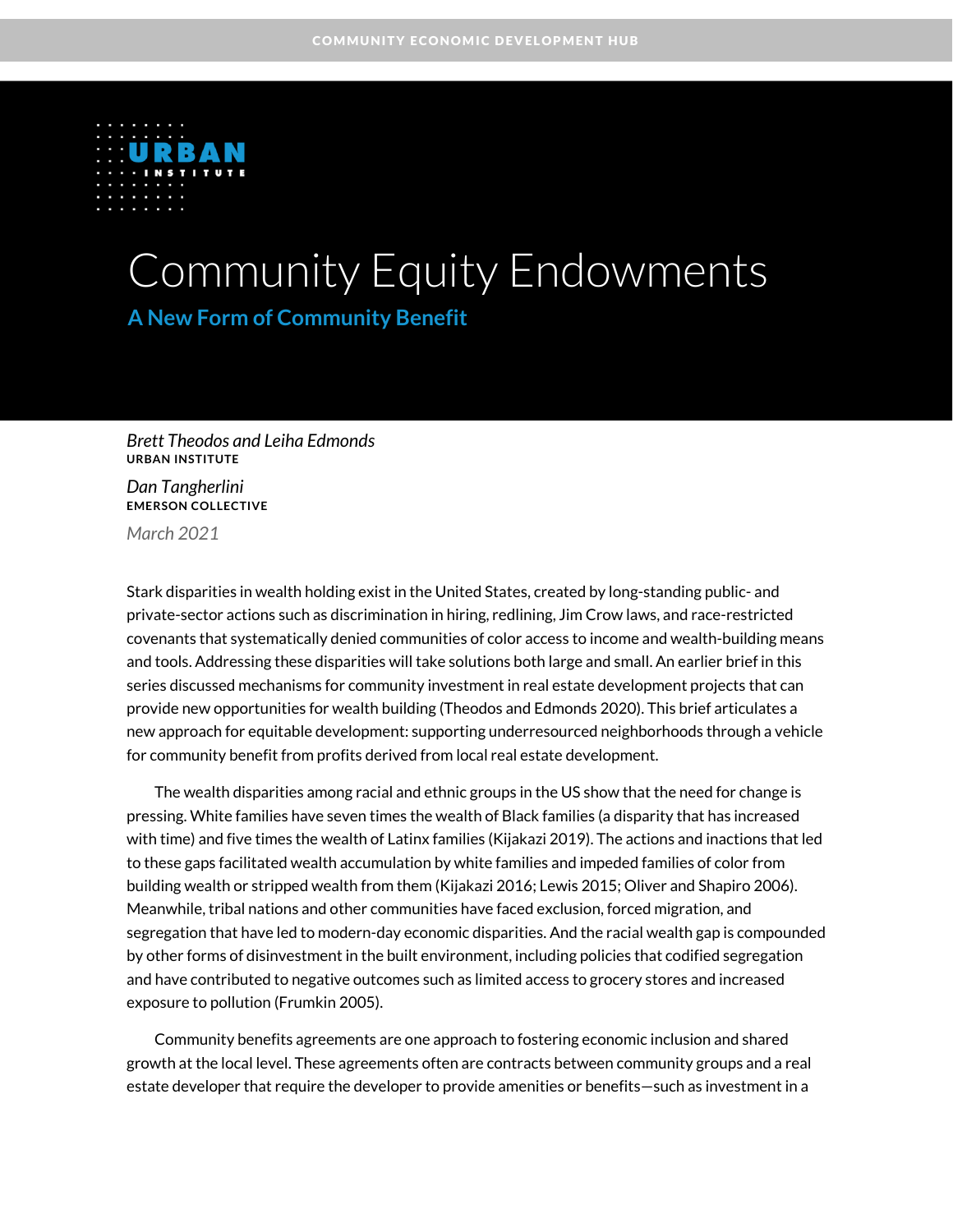community center, contributions to an affordable housing fund, or local hiring—to a neighborhood. However, community benefits agreements have been criticized as poorly enforced (Been 2010; De Barbieri 2016; Marantz 2015) and do not offer residents a direct financial stake in their neighborhoods.

This brief considers another approach to bridging the racial wealth gap. What if community members could benefit from a financial stake in new development in lieu of or on top of promises of jobs or other benefits that may not materialize? Community equity endowment (CEE) is an innovative model that transfers some portion of the value accrued through a real estate development (either as equity or another ownership interest) to a community endowment that provides grants and supports to residents. This approach can be used in combination with community shareholding models described in Theodos and Edmonds (2020) that offer residents the opportunity to purchase equity shares in a real estate project and benefit financially from new development in their neighborhood. And the model could be used in place of or as a part of a community benefits agreement. With this approach, longtime residents of an area can accrue wealth and see broader community benefits as a portion of a development's profits is transferred back to the community through grants and contributions to residents and services.

# Adapting Models of Community Investment

Motivated by the desire to reshape approaches to neighborhood development in cities around the US, Emerson Collective, an impact investment and philanthropic organization, teamed with the Urban Institute to help design a model for shared ownership. To begin this process, Emerson convened a panel of real estate professionals, advocates, community representatives, and economic development and financial professionals to discuss community benefit models and challenges. The group explored case studies from cities across the country and the needs and requirements of bringing a community equity investment model to underresourced communities.

Using a large potential neighborhood development as an opportunity to explore the CEE model, Emerson initiated a two-years-long series of community engagement dialogues. This included its partners' attending, speaking at, or hosting more than a dozen events that ranged from formal plan reviews to convenings of neighborhood residents. Through these events, Emerson and local business and community organizations created a forum for discussing the project, as well as broader community development efforts. Emerson and the Urban Institute vetted the emerging design for the CEE model with community representatives and other real estate and finance experts. What follows is a proposed model for community equity endowments based on lessons from the design process.

# Design

To address the exclusion of many families of color from real estate–related wealth creation, the CEE model builds a direct, personal financial connection between a neighborhood economic development project and residents of the surrounding neighborhood. Recognizing that economic development can lead to economic and geographic displacement of longtime residents, CEE ties the personal economic benefit of residents to the financial success of a project.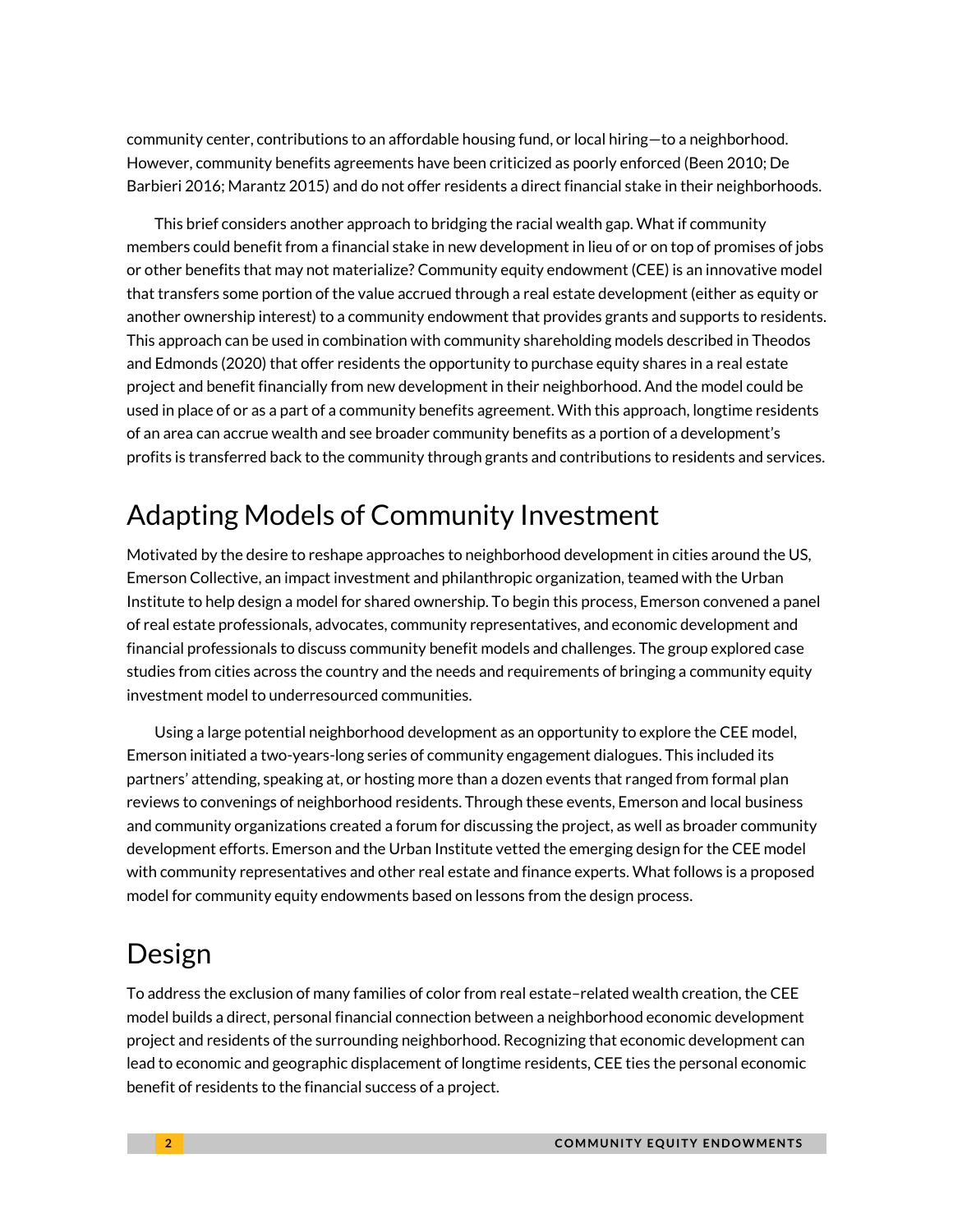As designed, a CEE project would set aside a portion of project equity or another form of long-term, beneficial ownership interest for residents in the surrounding neighborhood. This ownership interest would be transferred to a nonprofit entity (the trustee) that would hold it in trust for the residents. As the project generates profits, the ownership interest would accumulate financial resources that would be available for distribution to eligible community members. Distribution would happen in the form of grants or gifts made in accordance with criteria developed in collaboration by the trustee and the community or its representatives. Eligibility would not be an entitlement that conveys a direct, personal ownership interest. This structure would therefore avoid transferring an asset interest that may reduce participants' eligibility for government programs, financial aid, or other means-tested benefits. Although the specifics of this design are new, two examples in Alaska show how profit sharing can be operationalized using direct cash transfers from shared assets—in these cases, from oil extraction (box 1).

#### BOX 1

#### **Government Equity Stewardship**

Community equity endowments are a new concept, but interesting examples of policymakers' stewarding resources on behalf of residents exist. Two from Alaska—Alaska Native corporations and the Alaska Permanent Fund dividend—show the possibility of providing financial compensation to residents from development, namely oil extraction.

Through an act of Congress meant to settle land claims by Alaska Natives and to provide them with economic opportunities, 40 million acres of land were allotted for division among 12 regional Native corporations and dozens of village corporations. The people who hold shares in these corporations receive dividends from oil profits. Alaska Natives and descendants born before 1971 could receive 100 shares in their village corporation and regional corporation, and shares can be passed down to family members. In addition to the oil payments, Native communities benefit in areas where the corporations contribute to social programs, provide scholarships, and pay for cultural programs. $a$ 

The Alaska Permanent Fund dividend program also shares profits from oil extraction. The program provides an annual, unconditional direct cash distribution to all Alaska residents. About half of Permanent Fund earnings are allocated to the dividend program; the rest go toward increasing the balance in the fund. Research suggests that the Permanent Fund dividend has a positive influence on recipients' education, health care use, financial health, migration, and general welfare (Guettabi 2019).

a Jennifer LaFleur and Michael Grabell, "What Are Alaska Native Corporations?" ProPublica, December 15, 2010, [https://www.propublica.org/article/what-are-alaska-native-corporations.](https://www.propublica.org/article/what-are-alaska-native-corporations)

Sound reasons exist for having a nonprofit, grantmaking intermediary—such as a community foundation or a community land trust—steward the financial resources set aside for community benefit. One is to ensure that the ownership interest is substantial enough to be able to participate in project decisionmaking. A second is to provide long-term management and oversight of the asset. A third is to reduce the individual burden of fractional ownership shares that might have personal tax, reporting, or other consequences, such as reducing a person's ability to qualify for public benefits or other forms of means-tested financial aid. (Even small amounts of assets can render people ineligible for some supports.)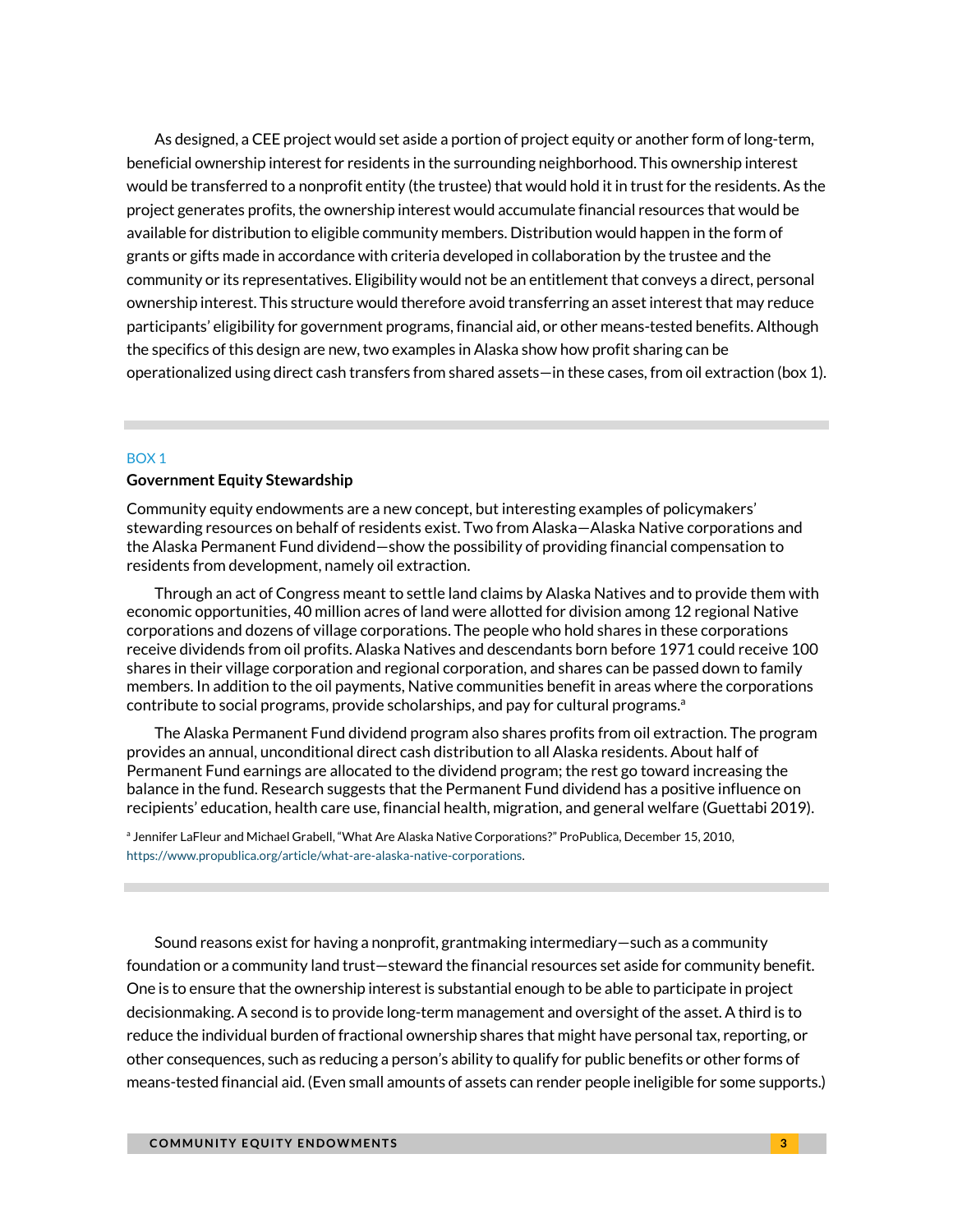The principal challenge of community-based wealth creation in historically marginalized communities is that residents do not have resources to invest. To address this challenge, CEEs set aside a portion of long-term beneficial interest and value of a project to be distributed to specific populations in proximity to the commercial development using criteria such as length of residence, attendance at a local school, or community participation or other criteria developed by the community itself (figure 1). Through this process, CEEs create a form of inheritance and ownership. This inherited entitlement is conveyed through residence or engagement in a community. A CEE, therefore, is a type of community benefits agreement that generates direct economic benefits for residents, linking their personal financial opportunity to a project's success, without their needing to have the means to invest in the project.

### FIGURE 1



#### **Community Equity Endowment Process**

URBAN **INSTITUTE**

**Source:** Authors' analysis.

# Principles for Implementation

Successful community equity investing models have strong and ongoing community engagement and inclusive governance. In this section, we discuss these key principles, which inform the CEE model.

### **Community Engagement**

Community engagement is pivotal to the success of community equity investment strategies. Previous community investment efforts have found that engaging residents takes considerable effort (Theodos and Edmonds 2020). Community engagement is no less important in implementing the CEE model than it was in designing it.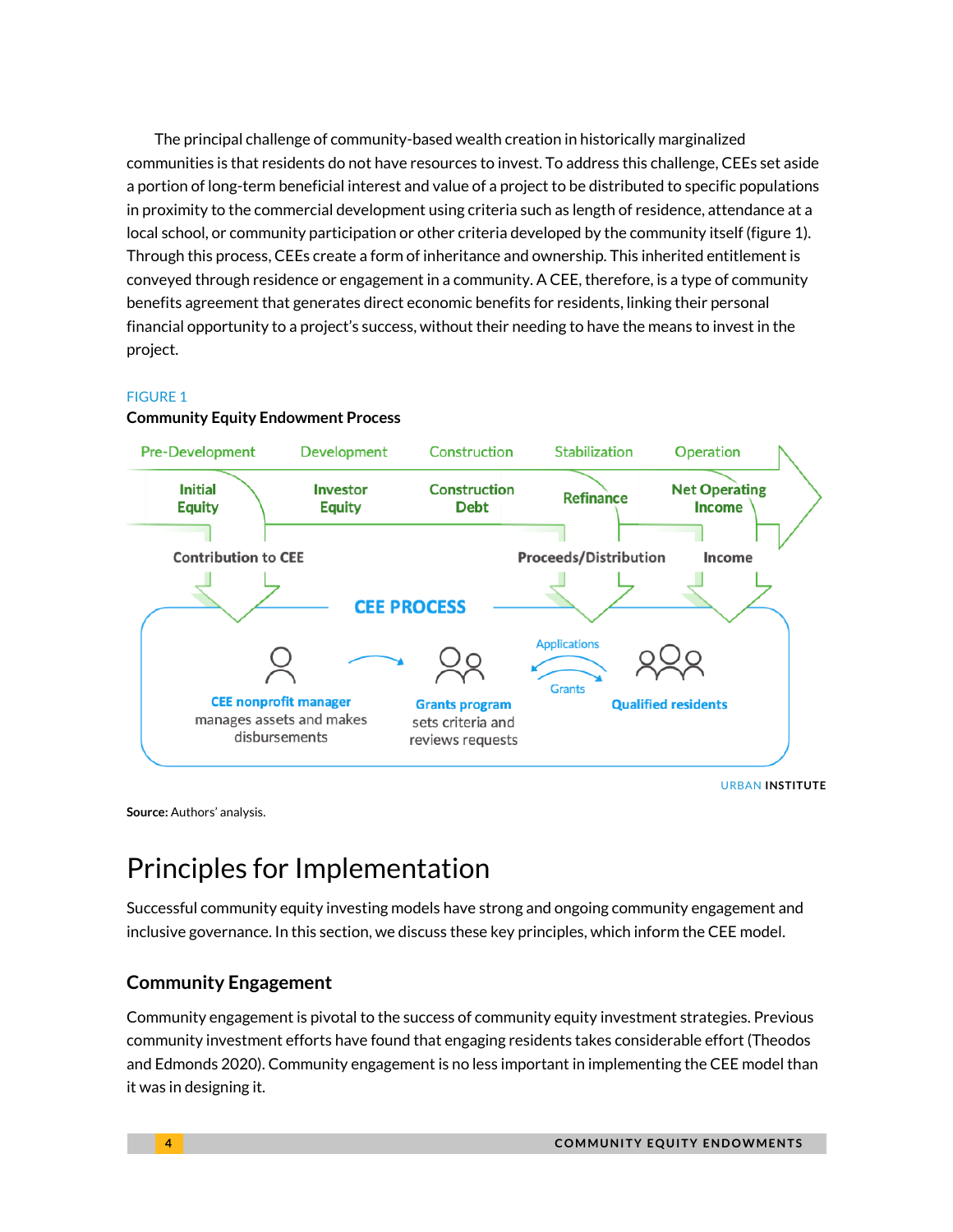Projects using the model will need to follow a robust local engagement effort to ensure the approach adequately matches local context, opportunities, priorities, and needs. Local engagement includes active governance responsibilities, described later. It also includes a regular schedule for community meetings and outreach. Finally, partnering with a local stakeholder that can manage the endowment, provide financial education training, and introduce investment, job training, and entrepreneurial opportunities to residents is necessary for long-term success.

Engaging the community is also necessary for earning support from community members and helping foster a sense of ownership. Case studies of community shareholding models suggest that community financial participation and project performance are connected. For example, a survey of residents in Portland, Oregon, who hold shares in the Plaza 122 commercial development through a community investment trust found that they were more likely to use the shops at Plaza 122 because they were owners and had increased pride in the community (Theodos and Edmonds 2020).

### **Governance**

Governance—structure, management, and oversight—is key to the success of a CEE. Governance should be both project-based and community-based to ensure community buy-in, support, and participation. Between the project and the community is the essential governance layer, the CEE trustee.

We expect the CEE trustee to be a nonprofit, community-based organization that can receive, manage, and distribute the proceeds of the initial endowment gift. A mission-aligned organization with strong ties to the community is best-positioned to manage the endowment. Provisions will need to be made to fund the necessary management, oversight, and distribution of the asset and its proceeds. An advisory committee composed of community representatives who will oversee the endowment and the distribution of the proceeds is likely the best means of ensuring transparency and support for distribution criteria. The advisory committee's role should be to develop eligibility and distribution criteria, maintain engagement in project development and decisionmaking, and oversee the eventual distribution of the proceeds through grantmaking.

For the model to succeed, the project developer and other finance sources should include the CEE managers and advisory committee in project updates, decisionmaking (as appropriate), design, and strategy. Building a community-serving project that reflects community input and suggestions increases the likelihood of long-term viability and reduces the possibility of opposition in the planning, entitlement, or construction phases. Indeed, by linking the surrounding community's economic benefit to the success of the project, sponsors may find a more receptive political and regulatory environment.

## Looking Ahead

The racial wealth gap, health and economic consequences of segregation, disinvestment from communities, and displacement of longtime residents all conspire to limit opportunities for residents to benefit from new neighborhood investments. Even in instances where communities of color are not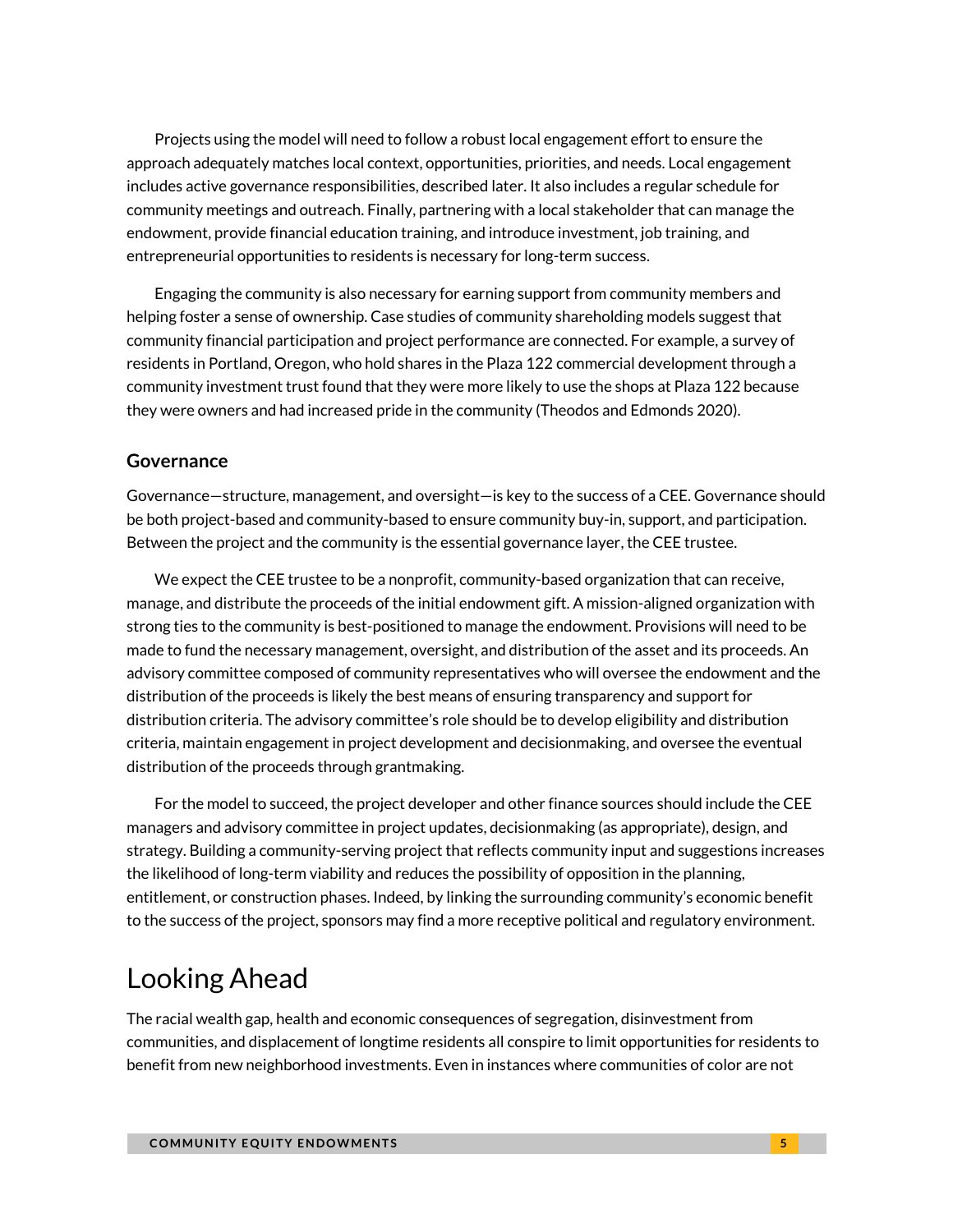displaced, new investments can fail to benefit longtime residents; there is no guarantee that economic benefits will be shared.<sup>1</sup> Community benefits agreements rarely accompany development, and even when they do, many do not provide larger opportunities to build wealth in communities (Marantz 2015).

The US needs policy and investment practices that confront and counteract systemic violence and exclusion, and steps both large and small must be taken to address disparities in wealth holding and opportunity. Community equity endowments can be one piece of the puzzle. By providing an affordable means for residents to build an economic stake in their own neighborhood, community equity investment can bring together economic benefit, community building, and community control. It is time for a "new and improved" form of community benefits agreement.

The CEE approach can help reduce inequality and exclusion. Cities, counties, development authorities, philanthropy, anchor institutions (such as universities and hospital systems), and other local actors can lead the way. By exercising their considerable influence over local development—whether through zoning, direct subsidy or tax abatements, or the sale of public land—they could require or encourage CEEs that directly benefit residents financially. While exerting different forms of control, states and the federal government can also help by creating advantages and incentives for local wealth creation and stewardship (Theodos et al. 2020). CEEs could be one of these tools to create wealth in communities without traditional paths or access to capital. With engagement across sectors and levels of government, we can create a new mechanism for local economic inclusion.

### Note

 $1$  "The Uprooted Project: Understanding Gentrification and Displacement," University of Texas at Austin, accessed August 17, 2020[, https://sites.utexas.edu/gentrificationproject/understanding-gentrification-and](https://sites.utexas.edu/gentrificationproject/understanding-gentrification-and-displacement/)[displacement/.](https://sites.utexas.edu/gentrificationproject/understanding-gentrification-and-displacement/)

## References

- Been, Vicki. 2010. "[Community Benefits Agreements: A New Local Government Tool or Another Variation on the](https://lawreview.uchicago.edu/sites/lawreview.uchicago.edu/files/77-1-Vicki%20Been-CommunityBenefitsAgreements.pdf)  [Exactions Theme?](https://lawreview.uchicago.edu/sites/lawreview.uchicago.edu/files/77-1-Vicki%20Been-CommunityBenefitsAgreements.pdf)" *University of Chicago Law Review* 77 (1): 5–35.
- De Barbieri, Edward W. 2016. "[Do Community Benefits Agreements Benefit Communities?](http://cardozolawreview.com/wp-content/uploads/2018/08/DE-BARBIERI.37.5.pdf)" *Cardozo Law Review* 37 (5): 1773–1825.
- Frumkin, Howard. 2005. "Guest Editorial: Health, Equity, and the Built Environment." *Environmental Health Perspectives* 113 (5): 290–91[. https://doi.org/10.1289/ehp.113-a290.](https://doi.org/10.1289/ehp.113-a290)
- Guettabi, Mouhcine. 2019. "[What Do We Know about the Effects of the Alaska Permanent Fund Dividend?](https://iseralaska.org/publications/?id=1761)" Anchorage, AK: University of Alaska, Institute of Social and Economic Research.
- Kijakazi, Kilolo. 2016. "Closing the Racial Wealth Gap: Establishing and Sustaining an Initiative." *Race and Social Problems* 8 (1): 136–45. [https://doi.org/10.1007/s12552-016-9165-x.](https://doi.org/10.1007/s12552-016-9165-x)
- ———. 2019. "Bold, Equitable Policy Solutions Are Needed to Close the Racial and Gender Wealth Gaps." Statement before the US House of Representatives Financial Services Committee Subcommittee on Diversity and Inclusion, Washington, DC, September 24.
- Lewis, Tom. 2015. *Washington: A History of Our National City*. New York: Basic Books.